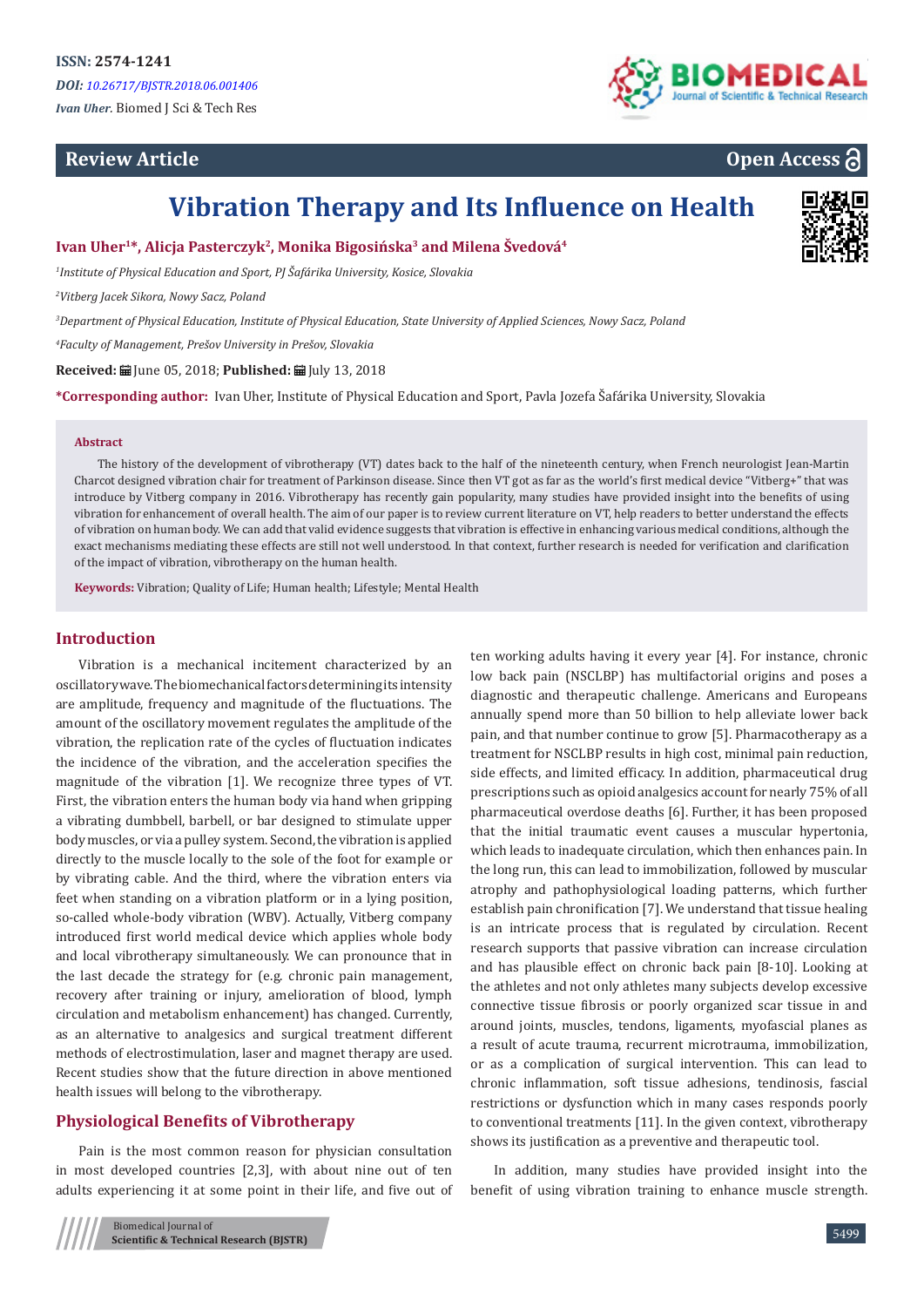In fact, the improvement of muscular performance after a short period of vibration training has been quoted to be similar to what occurs after several weeks of heavy resistance training [12,13]. In one study vibration training is being utilized in, strength training, performance enhancement and rehabilitation. Despite the lack of research in this area, the literature that is currently available and the results of this case study imply that vibration therapy has the potential to aid in the management of acute soft tissue injury and the sequela of disuse and immobilization [13]. Although there is lack of strictly controlled studies on the vibration training effect, current findings in this area suggest that vibration may have a beneficiary acute and or chronic training effect on strength and power enhancement [14]. Now we know, that diseased arteries can't generate enough protective nitric oxid (NO). Sackner et al. [15] in his study claim that WBV accelerates releases significant amount of (NO) into the circulation of healthy subjects and patients with inflammatory diseases [15]. Furthermore, Herrero et al. [16] and the Japanese Society of Hypertension [17] asserts that passive vibration (PV) increases leg blood flow and neuromuscular activity. Also, Sakaguchi et al. [18] in his study demonstrated that a single session of whole body periodic acceleration (WBPA) treatment simultaneously improved coronary microcirculation and glucose tolerance in patients with type two diabetes (T2D) and what is more significant in patients who are incapable or unwilling to exercise at a sufficient level. We have evidence that urinary incontinence can be altered by exercise [19]. Farzinmehr et al. [20] claim that similar result can be achieve through vibrotherapy [20]. In addition, tissue repair consists of overlapping phases of inflammation, proliferation, and remodeling, where macrophages are present in all phases Pongkitwitonn et al. [21] suggest that low intensity vibration (LIV) increased cell number and the expression of healing- associated markers, while decreasing production of proinflammatory cytokines. Therefore, LIV may be beneficial for tissue repair by reducing inflammation and promoting a pro-healing macrophage phenotype in conditions such as diabetes. Taking together, accumulating evidence demonstrates that mechanical stimulation via low-intensity vibration enhance neuromuscular control, accelerate tissue regeneration has the potential to influence many cell types involved in tissue repair, macrophages are sensitive to mechanical signals. Even though underlying mechanism remains to be elucidated.

### **Psychological Benefits of Vibrotherapy**

Depression is a major psychiatric condition in men worldwide [22]. Moreover, depression appears to be a major health problem among elderly. We have compelling evidence for the effectiveness of exercise in the treatment of youth and adult depression. However, due to the inherent symptoms of depression (lack of energy, low motivation to exercise), aerobic, anaerobic training could be too demanding especially in the first weeks of treatment. Wunram et al. [23] and his colleagues hypothesis that an easy to perform passive muscular training on WBV device has equal anti-depressive effects compared to a cardiovascular training. This study found strong support for the claim that WBV training add-on to exercise treatment in depressed adolescents, and can be applied in highly depressed adolescents, without drive to exercise, before more

active physical activities can be administered. Koike et al. [24] examine whether vibroacoustic therapy (VAT) can improve the psychological symptoms of older cohorts, the authors found that VAT provided relaxation effect, and improved depression symptoms. Furthermore, body dissatisfaction is considered to be the most important component of disturbance since it refers to negative subjective evaluations of one's physical body (the majority of people reporting dissatisfaction with weight or body shape). As a result, when body image distress is very low, individual may not engage in healthy dieting and exercise - even if necessary to improve health outcomes. Rüütel and his colleagues [25] argue that Vibroacoustic therapy promotes changes in the state of mood and comfort, which are important for bodily well-being. Therefore, Vibroacoustic therapy can be used for reducing stress in a nonclinical population and can be added to the treatment programs, including interventions for diminishing body dissatisfaction. Attention deficit hyperactive disorder (ADHD) is associated with a reduced quality of life [26]. Children and adults with ADHD frequently experience problems in a social interaction, which can lead to social rejection, social isolation and discrimination [27,28]. Fuermaier et al. [29] asserts that WBV can improve cognitive performance of healthy individuals as well as of individuals with ADHD. The authors further claim that WBV treatment is relatively inexpensive and easy to apply and might therefore be of potential relevance of clinical use [29]. Presented findings might indicates that mechanic vibration, has the potential to improve cognition, reducing stress, play factor in self-esteem ultimately improve quality of life in any age group. However, more studies are needed to approximate, explain, complex issues of connection between vibrotherapy and mental health.

Nevertheless, when referring to vibration therapy it should by mentioned some of the leaders in this field. Particularly Vitberg Jacek Sikora company, that came on the market with innovative, advanced and original vibro-therapeutic product. This company is on the European market for over 20 years. The company is leading expert in the production of high quality vibro-therapeutic module. The product is Class IIa medical device, certified by the acknowledged body of TUV Rheinland (CE0197). For the past 11 years, the company have been operating vibrotherapy clinics (currently 52 of them across Poland), with approximately 1.5 thousand visits a day. We have to conclude, that until now no side effects was recorded in association with Vitberg products. In 2016 the company came out with the new generation "horizontal position module" - RAM Vitberg+. This product can be used for people who wants to shorten bodies regeneration process, people with various health concerns, simply anyone who wants to enjoy physical and mental equilibrium. Currently the company is exploring the technology and prototyping new version. The companies vision for the future embrace combing specific therapies (i.e. color, magnetic, music and vibration) into one which consequently will ameliorate, mediate, better outcome.

### **Conclusion**

At the conclusion we can utter that vibrotherapy is a form of healing a prophylactic therapy that uses vibration as a stimulus.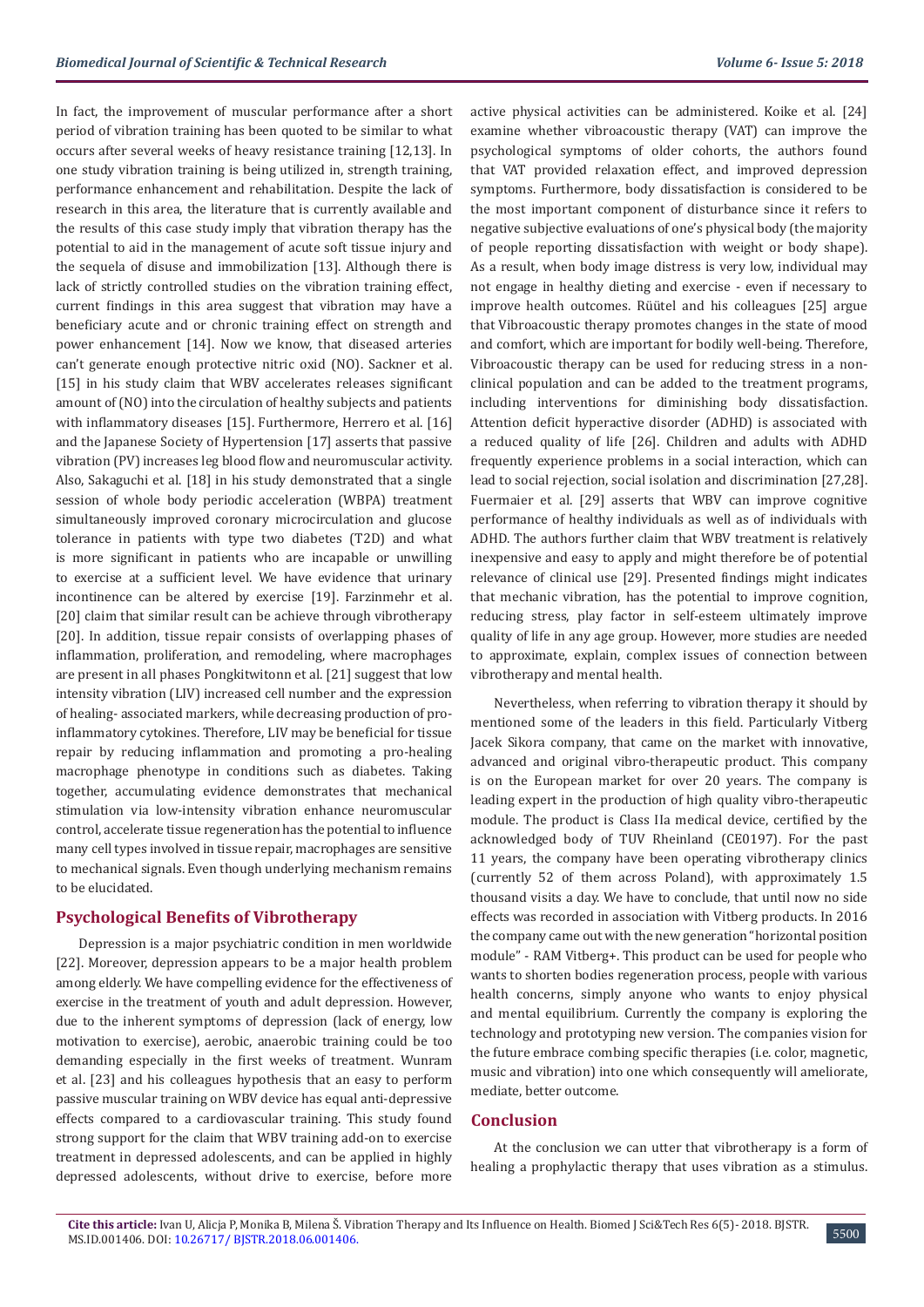Vibration depending on its characteristic can affect the human body in specific way (e.g. change elasticity of blood vessels, improve blood flow to the peripheral circulation, enhance blood supply to the skin, stimulates lymphatic circulation, relieve pain, increase the elasticity of the tendons and fascia, increase muscle strength and flexibility, support metabolism, will improve mental health, relaxes whole organism etc.). Vibrotherapy can be used in different setting (e.g. fitness industry, medical centers, physical therapy, rehabilitation, professional sports, and beauty and wellness applications and so forth). Vibration can be used as a new form of exercise that is becoming more frequent employ to improve muscle strength, power and flexibility as well as coordination. Last but not list in the treatment of various mental health issues. At the very end, we can conclude, that the magnitude and broad spectrum of improvement provide a basis to embark expeditiously on such investigation [30]. In that respect more, research, evidence is needed to clarify mechanism behind, which at the present moment is far from being conclusive.

#### **References**

- 1. [Bosco C \(1985\) Adaptive responses of human skeletal muscle to](https://www.ncbi.nlm.nih.gov/pubmed/4050478)  [simulated hypergravity condition. Acta Physiol Scand 124\(4\): 507-513.](https://www.ncbi.nlm.nih.gov/pubmed/4050478)
- 2. [Debono DJ, LJ Hoeksema, RD Hobbs \(2013\) Caring for Patients with](https://www.ncbi.nlm.nih.gov/pubmed/23918913)  [Chronic Pain: Pearls and Pitfalls. 2013 Journal of the American](https://www.ncbi.nlm.nih.gov/pubmed/23918913)  [Osteopathic Association 113 \(8\): 620-627.](https://www.ncbi.nlm.nih.gov/pubmed/23918913)
- 3. [Turk DC, RH Dworki \(2004\) What should be the core outcome in chronic](https://arthritis-research.biomedcentral.com/articles/10.1186/ar1196)  [pain clinical trials? Art Res Therapy 6\(4\): 151-154.](https://arthritis-research.biomedcentral.com/articles/10.1186/ar1196)
- 4. [Atul T, AA Ogle \(2000\) Diagnosis and Management of Acute Low Back](https://www.aafp.org/afp/2000/0315/p1779.html)  [Pain. Am Fam Physicia. 2000 61\(6\): 1779-1786.](https://www.aafp.org/afp/2000/0315/p1779.html)
- 5. [\(2014\) Low Back Pain Fact Sheet. NIH National Institute of Neurological](https://www.ninds.nih.gov/Disorders/Patient-Caregiver-Education/Fact-Sheets/Low-Back-Pain-Fact-Sheet)  [Disorders and Stroke. National Institutes of Health, Bethesda, MD, USA,](https://www.ninds.nih.gov/Disorders/Patient-Caregiver-Education/Fact-Sheets/Low-Back-Pain-Fact-Sheet)  [pp. 5115-5161.](https://www.ninds.nih.gov/Disorders/Patient-Caregiver-Education/Fact-Sheets/Low-Back-Pain-Fact-Sheet)
- 6. (2015) Centers for Disease Control and Prevention Policy impact: prescription painkiller overdoses.
- 7. [Rittweger J, Just K, Kautzsch K, Reeg P, Felsenberg D \(2002\) Treatment](https://www.ncbi.nlm.nih.gov/pubmed/12221343)  [of chronic lower back pain with lumbar extension and whole-body](https://www.ncbi.nlm.nih.gov/pubmed/12221343)  [vibration exercise: a randomized controlled trial. Spine 27\(17\): 1829-](https://www.ncbi.nlm.nih.gov/pubmed/12221343) [1834.](https://www.ncbi.nlm.nih.gov/pubmed/12221343)
- 8. [Maddalozzo GF, B Kuo, A Walker, CD Maddalozzo, W Galver \(2016\)](https://www.ncbi.nlm.nih.gov/pubmed/27857632)  [Comparison of 2 Multimodal Interventions With and Without Whole](https://www.ncbi.nlm.nih.gov/pubmed/27857632)  [Body Vibration Therapy Plus Traction on Pain and Disability in Patiens](https://www.ncbi.nlm.nih.gov/pubmed/27857632)  [With Nonspecific Chronic Low Back Pain. J Chiropr M 15\(4\): 243-251.](https://www.ncbi.nlm.nih.gov/pubmed/27857632)
- 9. [Boucher JA, J Abboud, F Nougarou, MC Normand, M Descarreaux \(2015\)](https://www.ncbi.nlm.nih.gov/pubmed/26308725)  [The Effects of Vibration and Muscle Fatique on Trunk Sensomotor](https://www.ncbi.nlm.nih.gov/pubmed/26308725)  [Control in Low Back Pain Patients. PLoS ONE 10\(8\): e0135838.](https://www.ncbi.nlm.nih.gov/pubmed/26308725)
- 10. [Lohman EB, KS Sackiriyas, GS Bains, G Calandra, C Lobo, et al. \(2012\) A](https://www.ncbi.nlm.nih.gov/pmc/articles/PMC3560772/)  [comparison of whole body vibration and moist heat on lower extremity](https://www.ncbi.nlm.nih.gov/pmc/articles/PMC3560772/)  [skin temperature and skin blood flow in healthy older individuals. Med](https://www.ncbi.nlm.nih.gov/pmc/articles/PMC3560772/)  [Sci Monit 18\(7\): CR415-424.](https://www.ncbi.nlm.nih.gov/pmc/articles/PMC3560772/)
- 11. [Melham TJ, Sevier TL, Malnofski MJ, Wilson JK, Helfst RH \(1998\) Chronic](https://www.ncbi.nlm.nih.gov/pubmed/9624634)  [ankle pain and fibrosis successfully treated with a new noninvasive](https://www.ncbi.nlm.nih.gov/pubmed/9624634)  [augmented soft tissue mobilization technique \(ASTM\): a case report.](https://www.ncbi.nlm.nih.gov/pubmed/9624634)  [Medicine and Science in Sports and Exercise 30\(6\): 801-804.](https://www.ncbi.nlm.nih.gov/pubmed/9624634)
- 12. [Bosco C, M Cardinale, O Tsarpela, E Lacatelli \(1984\) New trends in](https://www.researchgate.net/publication/237283484_NEW_TRENDS_IN_TRAINING_SCIENCE_THE_USE_OF_VIBRATIONS_FOR_ENHANCING_PERFORMANCE)  [training science: the use of vibrations for enhancing performance.](https://www.researchgate.net/publication/237283484_NEW_TRENDS_IN_TRAINING_SCIENCE_THE_USE_OF_VIBRATIONS_FOR_ENHANCING_PERFORMANCE)  [European Journal of Applied Physiology 53: 275-284.](https://www.researchgate.net/publication/237283484_NEW_TRENDS_IN_TRAINING_SCIENCE_THE_USE_OF_VIBRATIONS_FOR_ENHANCING_PERFORMANCE)
- 13. [Timmerman L, R James Andrews \(1994\) Arthroscopic treatment of](https://www.ncbi.nlm.nih.gov/pubmed/8198192) [posttraumatic elbow pain and stiffness. Am J Sports Med 22\(2\): 230-](https://www.ncbi.nlm.nih.gov/pubmed/8198192) [235.](https://www.ncbi.nlm.nih.gov/pubmed/8198192)
- 14. [Luo J, B McNamara, K Moran \(2005\) The use of vibration training to](https://www.ncbi.nlm.nih.gov/pubmed/15651911) [enhance muscle strength and power. Sports med 35\(1\): 23-41.](https://www.ncbi.nlm.nih.gov/pubmed/15651911)
- 15. [Sackner MA, E Gummels, JA Adams \(2015\) Nitric Oxide is Released](https://www.ncbi.nlm.nih.gov/pubmed/15653959) [into Circulation with Whole-Body, Periodic Accelaration. CHEST 2005](https://www.ncbi.nlm.nih.gov/pubmed/15653959) [127\(1\): 30-39.](https://www.ncbi.nlm.nih.gov/pubmed/15653959)
- 16. [Herrero AJ, H Menendez, L Gil, J Martin, TMartin, et al. \(2011\) Marin](https://www.ncbi.nlm.nih.gov/pubmed/21042329) [Effects of whole-body vibration on blood flow and neuromuscular](https://www.ncbi.nlm.nih.gov/pubmed/21042329) [activity in spinal cord injury. Spinal Cord 49\(4\): 554-559.](https://www.ncbi.nlm.nih.gov/pubmed/21042329)
- 17.[\(2012\) The Japanese Society of Hypertesion. Passive vibration on the](https://www.researchgate.net/profile/Arturo_Figueroa2/publication/232791533_Passive_vibration_on_the_legs_reduces_peripheral_and_systemic_arterial_stiffness/links/02e7e53526ffebf21b000000/Passive-vibration-on-the-legs-reduces-peripheral-and-systemic-arterial-stiffness.pdf) [legs reduces peripheral and systemic arterial stiffness. Hypertension](https://www.researchgate.net/profile/Arturo_Figueroa2/publication/232791533_Passive_vibration_on_the_legs_reduces_peripheral_and_systemic_arterial_stiffness/links/02e7e53526ffebf21b000000/Passive-vibration-on-the-legs-reduces-peripheral-and-systemic-arterial-stiffness.pdf) [Research 35: 126-127.](https://www.researchgate.net/profile/Arturo_Figueroa2/publication/232791533_Passive_vibration_on_the_legs_reduces_peripheral_and_systemic_arterial_stiffness/links/02e7e53526ffebf21b000000/Passive-vibration-on-the-legs-reduces-peripheral-and-systemic-arterial-stiffness.pdf)
- 18. [Sakaguchi M, S Fukuda, K Shimada, Y Izumi et al. \(2012\) Preliminary](https://www.ncbi.nlm.nih.gov/pubmed/22738691) [observations of passive exercise using whole body periodic acceleration](https://www.ncbi.nlm.nih.gov/pubmed/22738691) [on coronary microcirculation and glucose tolerance in patients with](https://www.ncbi.nlm.nih.gov/pubmed/22738691) [type 2 diabetes. Japanese College of Cardiology 60\(4\): 283-287.](https://www.ncbi.nlm.nih.gov/pubmed/22738691)
- 19. [Hagovska M, J Švihra, A Buková, A Horbacz, D Dračková, et al. \(2017\)](https://www.ncbi.nlm.nih.gov/pubmed/28212587) [Prevalence of urinary incontinence in females performing high-impact](https://www.ncbi.nlm.nih.gov/pubmed/28212587) [exercises. International Journal of Sports Medicine 38\(3\): 210-216.](https://www.ncbi.nlm.nih.gov/pubmed/28212587)
- 20. [Farzinmehr A, A Moezy, J Koohpayehzadeh, M Kashanian \(2015\) A](https://www.ncbi.nlm.nih.gov/pubmed/27047560) [comparative Sudy of Whole Body Vibration Training and Pelvic Floor](https://www.ncbi.nlm.nih.gov/pubmed/27047560) [Muscle Training on Women´s Stress Urinary Incontinence: Three-month](https://www.ncbi.nlm.nih.gov/pubmed/27047560) [Follow-up. J of Family and Reproductive health 9\(4\): 147-154.](https://www.ncbi.nlm.nih.gov/pubmed/27047560)
- 21. [Pongkitwitoon S, EM Weinheimer-Haus, TJ Koh, S Judex \(2016\) Low](https://www.ncbi.nlm.nih.gov/pubmed/26897645)[intensity vibrations accelerate proliferation and alter macrophage](https://www.ncbi.nlm.nih.gov/pubmed/26897645) phenotype *in vitro*[. J of Biomechanics 49\(5\): 793-796.](https://www.ncbi.nlm.nih.gov/pubmed/26897645)
- 22. [Bettge S, N Wille, C Barkmann, M Schulte-Markwort, U Ravens- Sieberer](https://www.ncbi.nlm.nih.gov/pubmed/19132306) [\(2008\) Depressive symptoms of children and adoles- cents in a German](https://www.ncbi.nlm.nih.gov/pubmed/19132306) [representative sample: results of the BELLA study. Eur Child Adolesc](https://www.ncbi.nlm.nih.gov/pubmed/19132306) [Psychiatry 17\(Suppl 1\): 71-81.](https://www.ncbi.nlm.nih.gov/pubmed/19132306)
- 23. [Wunram HL, S Hamacher, M Hellmich, M Volk, F Jänicke et al. \(2017\)](https://www.ncbi.nlm.nih.gov/pubmed/29119301) [Whole body vibration added to treatment as usual is effective in](https://www.ncbi.nlm.nih.gov/pubmed/29119301) [adolescents with depression: a partly randomized, tree-armed clinical](https://www.ncbi.nlm.nih.gov/pubmed/29119301) [in inpatients. Eru Child Adolesc Psych 27\(5\): 645-662.](https://www.ncbi.nlm.nih.gov/pubmed/29119301)
- 24. [Koike Y, M Hoshitani, Y Tabata, K Seki, R Nishimura, Y Kano \(2012\)](https://www.jstage.jst.go.jp/article/jpts/24/3/24_291/_article) [Effects of Vibroacoustic Therapy on Elderly Nursing Home Residents](https://www.jstage.jst.go.jp/article/jpts/24/3/24_291/_article) [with Depression. J Phys Ther Sci 24\(3\): 291-294.](https://www.jstage.jst.go.jp/article/jpts/24/3/24_291/_article)
- 25. Rüütel E (2004) Sociocultural context of body dissatisfaction and possibilities of vibroacoustic therapy in diminishing body dissatisfaction. Pub. Trü Kiriastus. Tallinn Pedagogical University. Dissertation paper.
- 26. [Agarwal R, M Goldenberg, R Perry, WW IsHak \(2012\) The quality of](https://www.ncbi.nlm.nih.gov/pubmed/22808445) [life of adults with attention deficit hyperactivity disorder: A systematic](https://www.ncbi.nlm.nih.gov/pubmed/22808445) [review. Innovations in clinical neuroscience 9\(5-6\): 10-21.](https://www.ncbi.nlm.nih.gov/pubmed/22808445)
- 27. [Mueller AK, ABM Fuermaier, J Koerts, L Tucha \(2012\) Stigma in attention](https://www.ncbi.nlm.nih.gov/pmc/articles/PMC3430836/) [deficit hyperactivity disorder. ADHD Attention Deficit and Hyperactivity](https://www.ncbi.nlm.nih.gov/pmc/articles/PMC3430836/) [Disorders 4\(3\): 101-114.](https://www.ncbi.nlm.nih.gov/pmc/articles/PMC3430836/)
- 28. [Lange KW, S Reichl, KM Lange, L Tucha, O Tucha \(2010\) The history](https://www.ncbi.nlm.nih.gov/pmc/articles/PMC3000907/) [of attention deficit hyperactivity disorder. ADHD Attention Deficit and](https://www.ncbi.nlm.nih.gov/pmc/articles/PMC3000907/) [Hyperac- tivity Disorders 2\(4\): 241-255.](https://www.ncbi.nlm.nih.gov/pmc/articles/PMC3000907/)
- 29. [Fuermaier ABM, LTucha, J Koerts, MJG van Heuvelen, EA van der Zee,](http://journals.plos.org/plosone/article?id=10.1371/journal.pone.0090747) [et al. \(2014\) Good Vibrations - Effects of Whole Body Vibration on](http://journals.plos.org/plosone/article?id=10.1371/journal.pone.0090747) [Attention in Healthy Individuals and Individuals with ADHD. PLoS ONE](http://journals.plos.org/plosone/article?id=10.1371/journal.pone.0090747) [9\(2\): e90747.](http://journals.plos.org/plosone/article?id=10.1371/journal.pone.0090747)
- 30. Cimboláková I, S Farkašová, Iannaccone O, Rácz M, Dulínová F, et al. (2015) Výskum v medicíne a etika. Košice: Equilibria pp. 65.